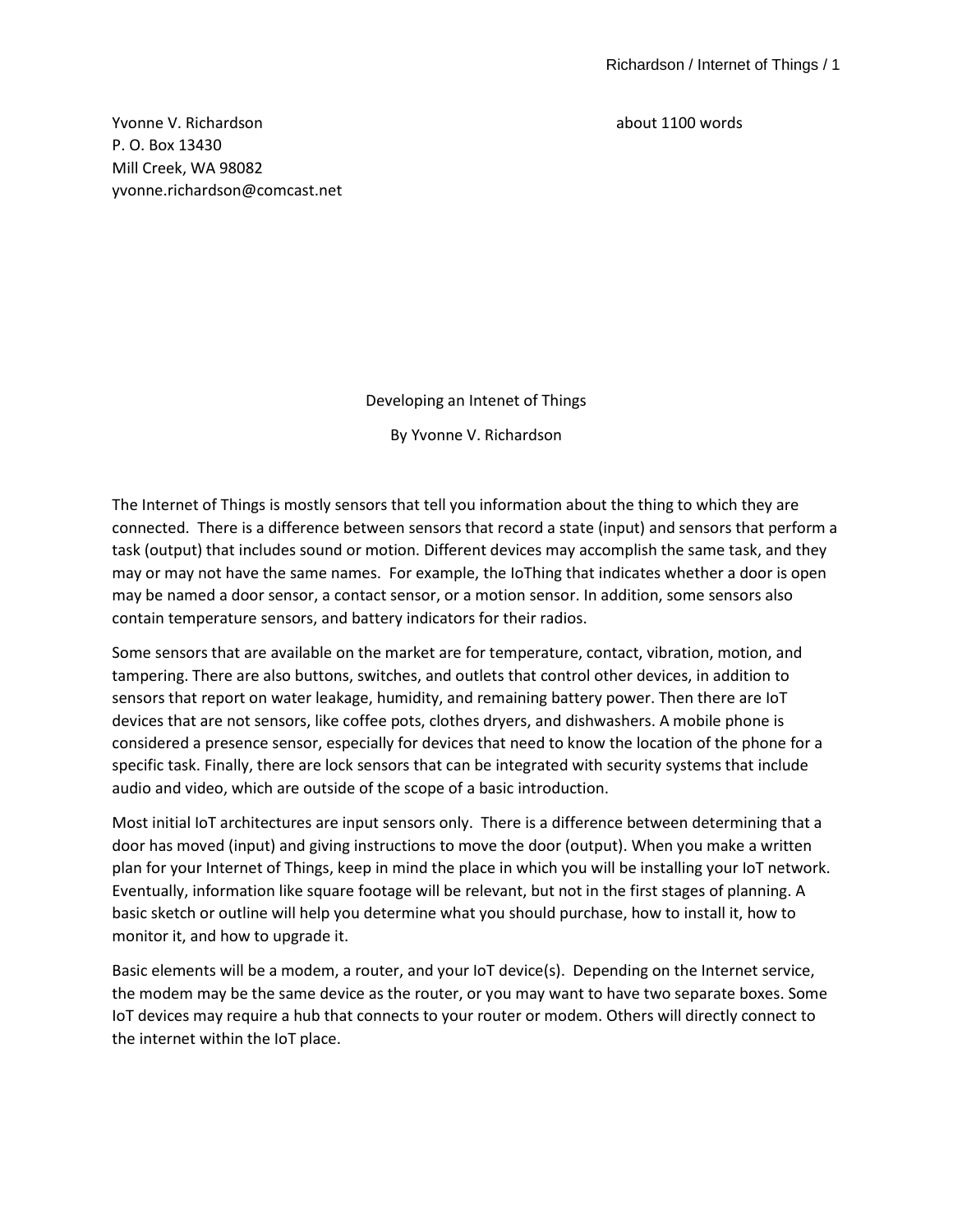Some IoT devices require a mobile phone, a computer, or both. There will be an app that you can use to monitor and control the device. The app that comes with the IoT device is usually your best bet. You can extend it with plug-ins and apps after you have a stable installation.

Some basic decisions will affect your sketch before you purchase anything. This list is just a few of them.

- How much of your IoT will be internet-accessible outside the place in which they will be installed? Some devices have a perimeter, and some will be available over the Internet by using an IP address.
- How much cloud support do you want? Some IoT places are completely self contained, other than the presence sensor that communicates with the apps. Some devices are tethered to the device manufacturer for cloud-based support, so your IoT place may be impacted by device upgrades that improve their client support for your entire continent. Whether you mix them is often dependent on the size of the IoT that you are building.
- How mobile is the phone on which the IoT apps are loaded? To a certain extent, the IoT mobile device works like your television remote control, but it also works like a network administrator console. The more IoT apps there are, the more vulnerable the IoT place is. Phones and tablets are easily lost, stolen, or damaged, and recovery may be more difficult if the broken tablet is also your IoT control. In some instances, one phone is your usual mobile phone, and a second phone, for the IoT, stays within the IoT place.
- How will you phase your installation?

For example, you may have three doors that you want to monitor, but you should probably experiment with one door sensor first. Then when you are completely happy with how your IoT works, you can purchase and install the other door sensors. There is a good chance that the sensor will still be on the market.

- What backups are you building into the IoT system? Is the stability of an IoT system more complex than a typical Internet installation? What you do for backups, passwords, device or battery replacements, and other factors should be considered before purchasing or installing anything. You do not want new devices to open holes that previous devices had closed.
- How will you store your research?

Factors in your purchasing decisions include the brand name, the app that controls the device, the look of the sensor, what radio network it uses, compatibility with the generic device or standard, and, of course, price. Keep a record of what you like about your choices, so you can get more devices later that are compatible with what you have already built. Web sites and online manuals may provide information that you can download and use.

• How will you store your sketch?

For some IoT installers, the sketch is only a list of items that are in the net. Other installers keep spreadsheets that include installation dates, distances between repeaters, locations of concrete items that may block radio transmissions, in addition to IoT device makes, models, and MAC